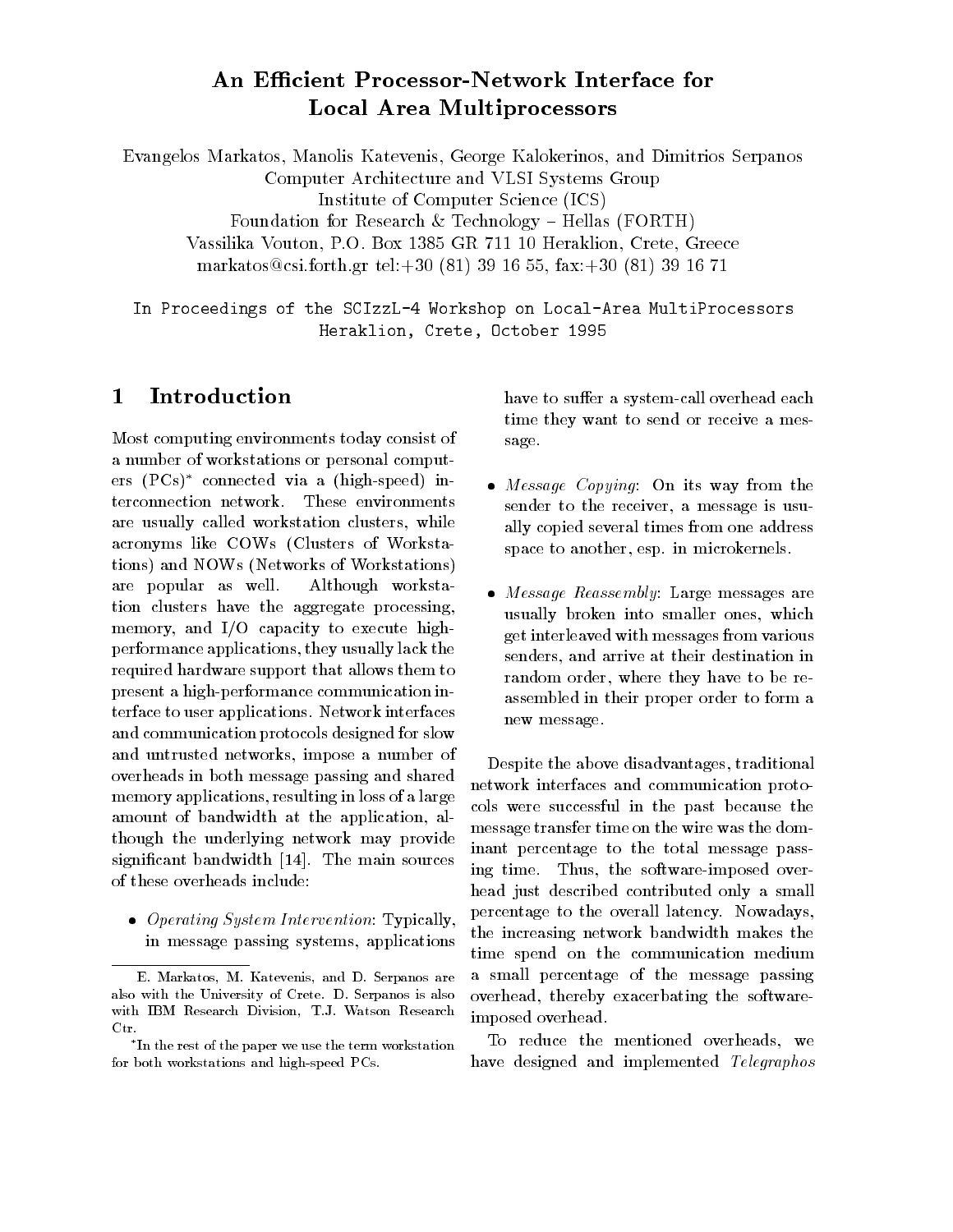p, iof, an emclent processor-network interface for workstation clusters which supports both message-passing and shared memory, and provides a high performance platform for e cient parallel processing

# 2 Telegraphos

A Telegraphos system is composed of a num ber of workstations nodes- interconnected through a high speed network The sys tem implements a single-address space multiprocessor on top of the workstation cluster Data replication/movement among systems is achieved through remote memory operations implemented with transfers of short, fixed size messages in the order of a few bytes; the network guarantees delivery of the messages in or der. So, due to its architecture, Telegraphos supports both message-passing and sharedmemory programming models. Its characteristics contributing to its efficiency are:

- hardware support of noncoherent shared memory through efficient implementation of remote read, write and atomic operations
- mapping the receivers memory address  $space \; directly \; in \; the \; sender's \; address$ space, so that messages go directly to their final destination, avoiding expensive copying and page remapping operations
- use of standard virtualmemory protections and mechanisms to avoid expensive OS calls on message transmission and reception
- er management to avoid the management to avoid the control of the control of the control of the control of the buffer overflows and throughput collapse;
- pageles counters counters that can guide u the page replication/migration decisions of the operating system for distributed shared memory systems (sey) which has started to memory systems in the contract of the contract of the contract of the contract of the contract of the contract of the contract of the contract of the contract of the contract of the contract of the contract of the contract



Figure 1: Remote Write Operation in the Telegraphos Network Interface

as in most distributed systems (including Telegraphos- expensive operations like cache memory-memory-memory-memory-memory-memory-memory-memory-memory-memory-memory-memory-memory-memory-memory ware implementation at the OS or ap plication level, which usually can achieve comparable results with hardware imple mented cache coherence coherence coherence coherence coherence coherence coherence coherence coherence coheren

 provision of special operations such as re mote fetch-and-add, DMA, non-blocking read, etc., which are initiated from user space without OS intervention, in contrast to previous systems Standard vir tual memory protection mechanisms pre vent applications from performing special operations on memory addresses they are not allowed to

All above properties are essential to pro viding an easy-to-use, low-latency, highbandwidth substrate for parallel and dis tributed applications, ranging from scientific computations to multimedia applications

# The Remote Write Operation

Figure 1 illustrates the remote write operation. In a single address space system, each physical address refers to a particular word in the local memory of one particular processor computer- on the network in our computer words in our computer words in our computer words in our computations the physical address space is shared among the processors. Thus, any virtual address generated by any processor on the network may re fer, after address translation, either to a word in the local processor's memory or to a word in any other remotes any other remotes memory This control is a set of the control of the control of the control o is accomplished by treating the MS bits of ev ery physical page number as a processor iden tifier, and the LS bits as a page number in that

We call this project lelegraphos or  $I \eta \lambda \epsilon \gamma \rho \alpha \varphi o \varsigma$  $\frac{1}{2}$  and greek words  $\frac{1}{2}$  -  $\frac{1}{2}$  . Including remote and  $\frac{1}{2}$  pays meaning write, because the *central* operation on Telegraphos is the remote write operation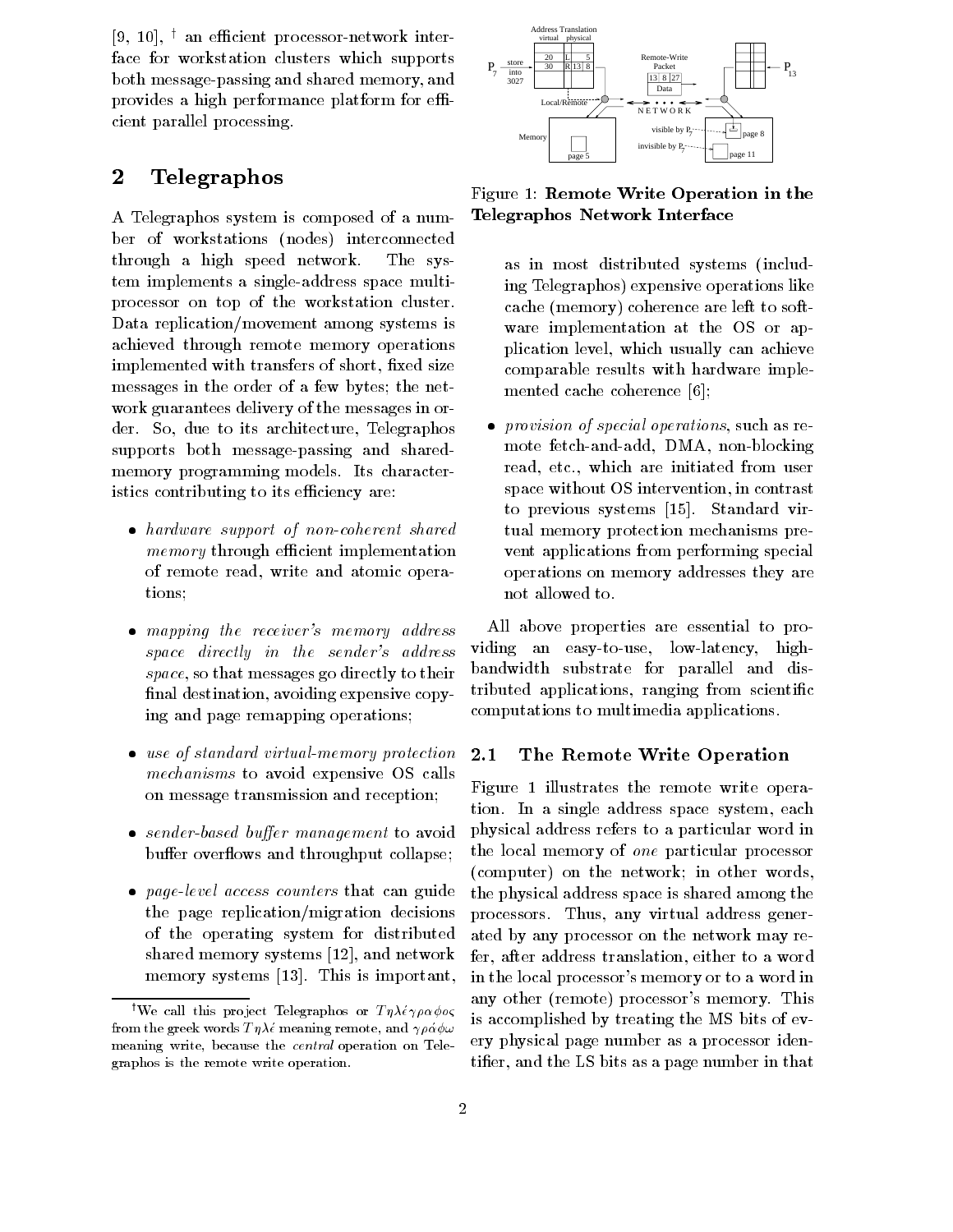processor's memory. From the implementation point of view, when the virtual address of a store instruction translates into a physical ad dress in the Telegraphos device  $I/O$  space, the Telegraphos network interface places the ad dress and the data into a packet, and sends this packet through the network to the desti nation identified by the MS bits of the physical address. At the destination node, the Telegraphos interface performs the local- mem ory write. Figure 1 illustrates an example of this procedure. Processor  $P_7$  issues a store instruction on virtual address 3027. Virtual page number 30 is translated into physical page number 138 which denotes the physical page 8 that resides on processor P- () = massessor P- P- Pation to physical page 138 is directed to the Telegraphos interface, which prepares a netwhere packets and sends it to not be - - , , , , , , , , , , , the store to the actual memory location will be eventually performed. To reduce the latency of remote write operations, Telegraphos acknowledges the remote write operations as soon as it latches the data to be transferred to the re mote processor. Thus does not wait for the data to arrive at their destination before it can proceed

Remote read operations are similar to re mote write operations, with the difference, that they wait for the data to arrive from the re mote processor. Thus, remote read operations are slow, costing at least as much as one network round-trip delay. Both remote read and remote write operations are issued using a sin gle load or store instruction thus providing the end users the abstraction of a single-address space multiprocessor

# 2.2 Special Operations

Telegraphos provides several operations (besides remote read and write- it is a property of the DMA read and the DMA read and the DMA read and the DMA re mote atomic operations, non-blocking read, etc We call these operations special operations because they are launched using more than one instructions as current processors do not pro vide single hardware instructions for these (and other-, approximations and increased all inprovements in the special contract of  $\mathcal{S}$ of such special operations should meet the fol lowing criteria:

- Applications should be protected from each other when launching a special op eration
- Application should be allowed to perform the performance of the second to perform the second to perform the second to perform the second to perform the second to perform the second to perform the second to perform the seco special operation only in memory loca tions they are allowed to read or write

The simplest way of satisfying the above conditions is to provide system calls that will implement the special operations. Although system calls provide the necessary protection they impose an unnecessary overhead to user applications which can be quite high if special operations are frequently used. Furthermore, system calls may require modification to operating system sources which may not always be available

To overcome the problems associated with operating systemlevel implementation of spe cial operations, we use the notions of Telegraphos contexts and shadow addressing popular Each application is given at least one Tele graphos context which consists of registers that hold the arguments to the special operations These contexts are mapped in the virtual ad dress space of applications so that an applica tion will trap if it attempts to access a Tele graphos context it is not allowed to Appli cations that want to start a special opera tion write the arguments in their Telegraphos contexts and complete the special operation with an access to a special register. The idea of hardware contexts allows applications to launch special operations from user space in a secure and efficient way: No application is allowed to tamper with another application's special operations; moreover, if an application gets interrupted while launching a special oper ation, the Telegraphos registers preserve their contents, so that the special operation will be launched when the application is resumed.<sup>†</sup>

Malicious users, however, may attempt to bypass hardware protection and initiate spe cial operations in addresses they are not al

<sup>&#</sup>x27;In early versions of lelegrpahos we provided only one context. Applications that wanted to launch special operations had to execute without interruption To achieve uninterrupted execution in user space we used the PAL mode of execution that the Alpha processor provides [18].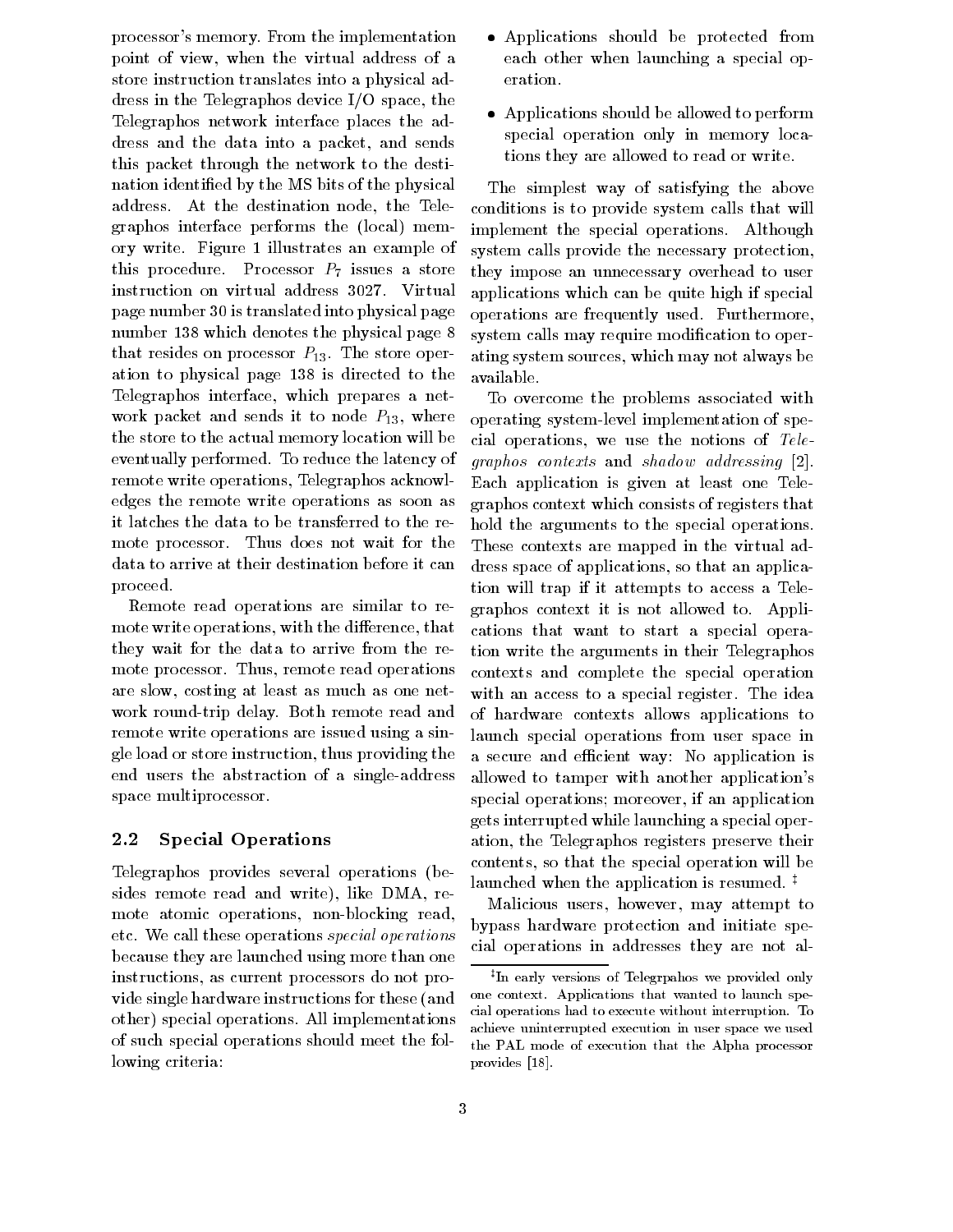lowed to access in any other way. For example, they may try to store a physical address (that they normally have no access right to) in a Telegraphos register and ask for a special operation in it, effectively modifying the contents of that physical address. To avoid this improper use of Telegraphos we build on the notion of shadow addressing. For each virtual address that maps into a physical address, we introduce a shadow virtual address that maps into a shadow physical address An address differs from its shadow only in the highest bit. When a user application wants to pass a physical address to Telegraphos to be used as an ar gument to a special operation it makes a store to its corresponding shadow virtual address. 2.3 Telegraphos catches this store operation, gets the physical address, strips the highest order bit, and uses the remaining address as an argument to a special operation. The argument of the store instruction contains the identification of the Telegraphos context where the phys ical address is to be placed, along with a key that verifies that the process issuing the store instruction is allowed to use this Telegraphos context. This combination of Telegraphos contexts, keys, and shadow addressing, albeit a little complicated, it manages to translate a virtual address to its corresponding physical one, and pass it to the network interface in a secure way, all in one instruction issued from user-level!

Special operations include atomic opera tions, DMA requests, and remote fetch operations. The remote *fetch* operation is like a remote read, but the processor does not wait for the returned value, which is written in a memory location and not a register; this value is returned into the memory of the requesting host, for later use by the processor. Normally, the fetch operation is used in order to prefetch data into a local page of the requesting proces sor. Thus, it is expected that the return host will be the same as the issuing host, and that the return address will point to a local page The fetch operation does not include in itself any explicit test for its completion (any explicit method for the issuing processor to know when the return data have arrived- However there

 ming means- that the value to be returned has are a number of indirect tests that are possible One simple method is to know (by programsome particular property (e.g. non-zero, nonnegative etc. It is and the return local to initially and the return local distribution of the return local dis cation to a value that does not have that prop erty before issuing the fetch operation (e.g. initialize to the completion of the completion of the completion of the completion of the completion of the completion of the completion of the completion of the completion of the completion of the completion of the completio fetch can be tested for by looking for a value with the desired property at the return location. The other methods deal with collective tests, i.e. tests for the completion of a number of remote fetches, but their detailed description is beyond the scope of this paper

# Page Access Counters

To aid the operating system in making vari ous page replication/migration decisions, Telegraphos provides reference counters for each page. These counters can be used to count local and remote accesses to each page. Thus, the operating system is able to identify ref erence patterns for each page and find the frequently used pages. There are two counters for each remote page in the system and four counters for each local page. The two former are used to count the numbers of re mote read requests and the numbers of remote  $write/atomicOp$  requests, respectively, originating from this host. The four latter counters do the same for local accesses, but they count separately local accesses from the host and local accesses coming from the network All counters count  $down$ ; when a counter is decremented from 1 to 0, the host is interrupted. This is a method for the operating system to make certain page placement deci sions, and then to be later invoked by means of an interrupt if these decisions lead to a num ber of accesses of certain types that exceeded a certain preset threshold. No interrupt is generated, and the counter value is not changed when the counter was already at zero; this is a method to selectively disable some counters from ever causing interrupts

Simulation results suggest that these coun ters can be used to improve performance in dis tributed shared shared memory systems in the system of the system of the system of the system of the system of network memory systems in distributed with the system of the system of the system of the system of the system o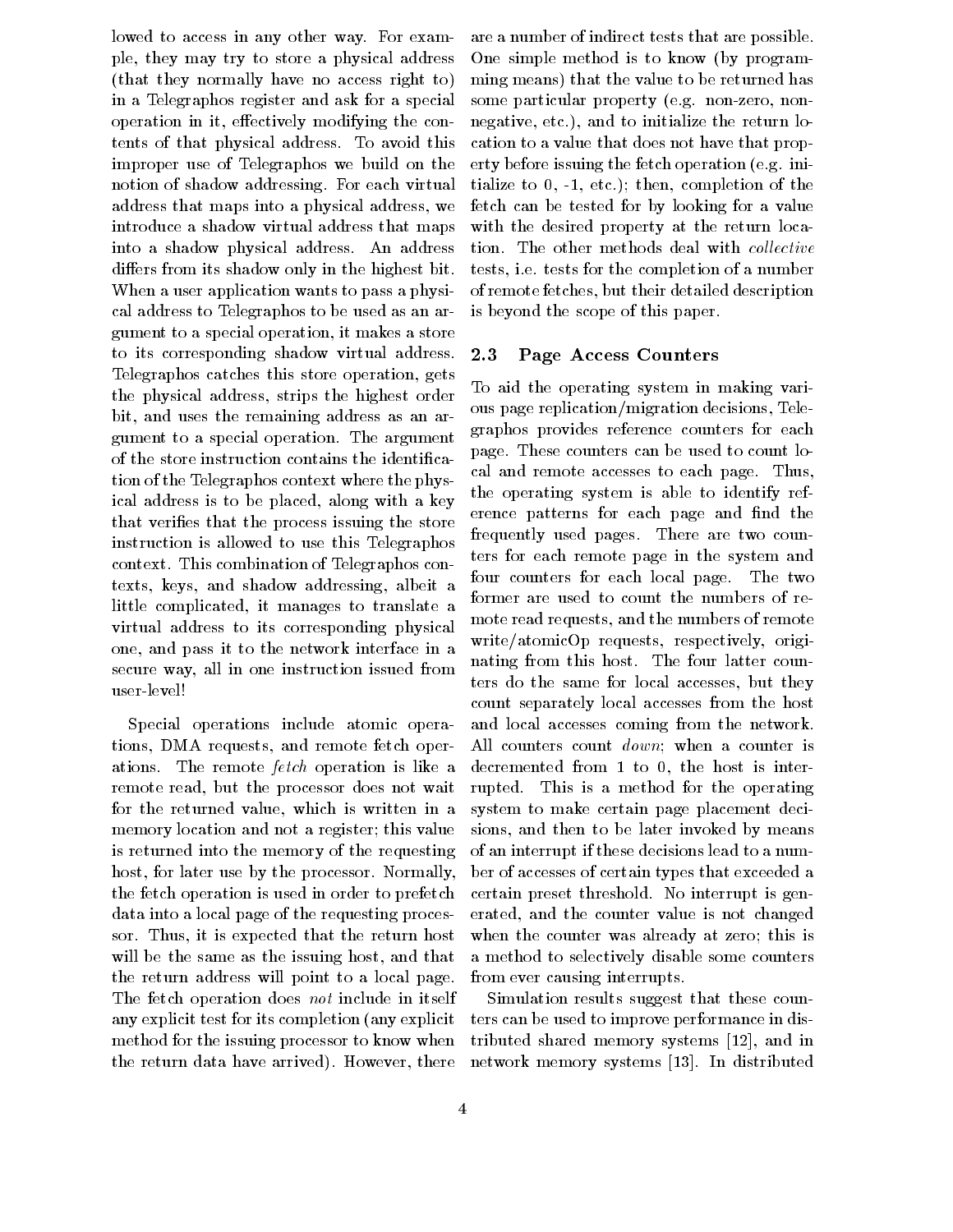

Figure 2: Photograph of Telegraphos-I Network Interface

shared memory systems they are used by the  $\frac{1}{2}$ operating system to determine which pages to replicate/migrate close to which processor. The same counters can be used in network memory systems that use remote memory for paging, file system caching, etc. Such systems need to make sophisticated decisions regard ing which pages they are going to keep in local memory, which pages are going to keep in remote memory, and which pages are going to keep in disk in order to improve performance and avoid thrashing

### $\bf{3}$ Telegraphos-I

Telegraphos I has been implemented using DEC Alpha 3000 model 300 workstations as nodes and a custom-made interconnection transferring 
byte messages over links operat ing at 103 Mbps. Interfaces are attached to the workstations' TurboChannel I/O bus, and allow any attached workstation to map memory of any other workstation in the same cluster The goal of this implementation is fast devel opment of a cluster, mostly for experimentation with parallel and distributed applications For this reason, Telegraphos I has been implemented using rapid-prototyping methods like FPGAs see gure -

### 3.1 Performance Measurements

Although Telegraphos I is still being debugged it is stable enough to run simple experiments that measure the performance of its basic op erations: remote read, and remote write.

Our experimental hardware consists of two DEC 3000 model 300 workstations connected with the Telegraphos Network. We started one application on one workstation that makes both local and remote read and write accesses to the Telegraphos shared memory Remote read and write accesses look just like ordinary load and store operations. Their only difference with local accesses from the programmer's point of view is that local accesses are faster than remote accesses After starting the appli cation, we measured the latency of local and remote read and write operations by perform ing 10000 operations. Our measured results

| Operation    | Elapsed Time                     |  |  |
|--------------|----------------------------------|--|--|
|              | per operation $(\mu \text{sec})$ |  |  |
| Local Read   | 0.87                             |  |  |
| Local Write  | 0.46                             |  |  |
| Remote Read  | 72                               |  |  |
| Remote Write | O 7                              |  |  |

We see that remote write operations are very efficient: they take less than a microsecond! The reason is that Telegraphos acknowledges a write operation as soon as its is written onto the local HIB. Thus, applications that want to send small messages can do that very ef ficiently. Short batches of write operations execute even faster! For example, a stream of  $100$  remote write operations takes less than  $50$  $\mu sec$ , thus each of the remote write operations takes less than 0.5  $\mu sec$ . The reason is that long batches of write operations are eventually performed at the network transfer rate, while short batches of write operations may take ad vantage of Telegraphos buffering. However, the net result is that the programmer sees that a remote write operation takes less than  $0.5$   $\mu sec!$ 

Remote read operations are less efficient: they take a few microseconds, because they need to talk to the remote HIB, read the result, communicate it to the local HIB, to the TURBOchannel, and eventually to the processor who remains blocked throughout the entire operation

Telegraphos local read and write operations may seem a bit expensive  $(0.87, \text{ and } 0.46 \mu s)$ respectively-between the reason is two first constructions of the reason is two first constructions of the reason of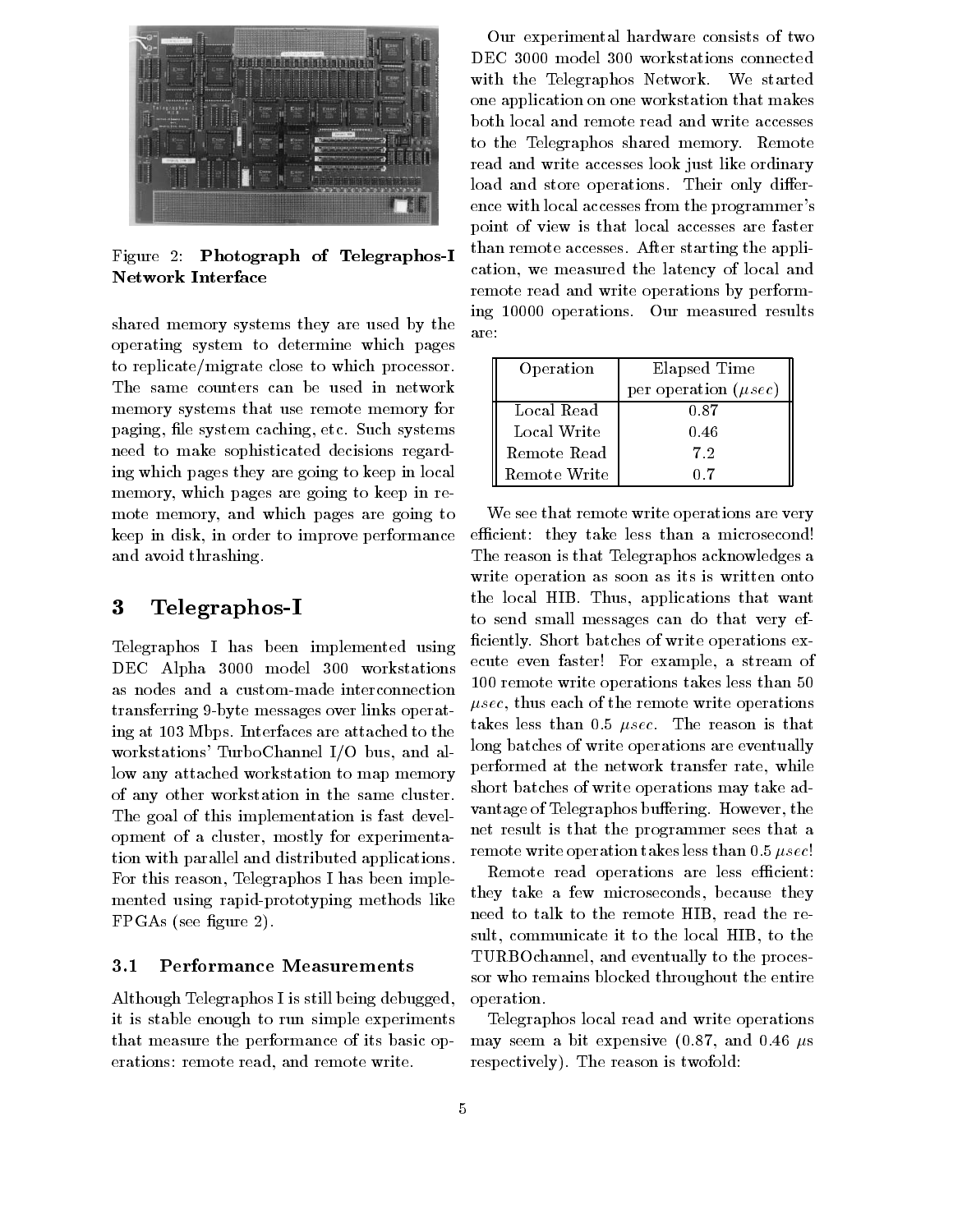- In TelegraphosI the local portion of the shared memory of each node resides on the TurboChannel network interface. Thus, local shared memory accesses have to pay at least one TurboChannel roundtrip de lay. Telegraphos II, and more recent versions do not suffer from this problem, because the local portion of the shared mem ory is just a portion of the computer's main memory
- In the rst version of Telegraphos we have <u>rather performance</u>, and shown and performance in the set even simple local operations several FP GAs need to cooperate. Each time some data travel from one FPGA to another the cost is usually- increased by one more Turbochannel cycle in the cycle in the cycle in the cycle in the cycle in the cycle in the cycle in the cycle in the cycle in the cycle in the cycle in the cycle in the cycle in the cycle in the cycle in the cycle in the c sions of Telegraphos do not suffer from this problem as they are being designed in ASIC technology

To place the Telegraphos Architecture in perspective we compare it with other archi tectures running from workstation clusters to large scale multiprocessors table - We see that Telegraphos is significantly better than previous generation multiprocessors (like Inthe is comparable to modern work and the comparable to modern work and the comparable of the comparable of the station clusters (like SCI Dolphin Cluster, and the Memory Channel used for DEC's workstation clusters in the multiprocessors like Intelligencers and the like Intelligencers and the like Intelligence Paragon XPS and Cedar- and is signicantly better than Local Area Network whose com munication is based on software-implemented TCP/IP on top of Ethernet. We believe that the performance of future Telegraphos systems will be significantly improved for the reasons mentioned above

# Telegraphos using SCI-over-ATM

We currently develop a new architecture for a Telegraphos system that provides

- 1. PCI bus interface;
- 2. ATM network connectivity:
- 3. SCI framing.

There are several reasons for defining this new generation of the architecture. The main ones that drive this effort (which are also goals of  $\sum_{i=1}^n$  are two integrating of all  $\sum_{i=1}^n$  $\alpha$  and  $\alpha$  is the formal interesting and if  $\alpha$  is the standard interesting and interesting  $\alpha$ dards for easy scalability and "openness" to a large number of systems provided by different

#### 4.1 Data Caching

One of the main drawbacks of architec tures such as Telegraphos Processes and Telegraphos Shrimp in the shared data backed the shared data backed shared data backed backed backed backed backed backed by remote main memory cannot be cached The reason is that all these architectures are designed with their shared, network memories non-cacheable, since their interfaces are attached to the workstation's I/O bus. In a typical conventional architecture, all memory attached to the I/O bus cannot be cached for coherency reasons. New emerging processor architectures seem to be able to overcome this limitation, and provide mechanisms that allow designers to build systems with all mem ory space cacheable. Such interesting features currently appear in the specification of DEC's Alpha processor but we expect that their usefulness will attract other manufacturers as well

An analysis of a remote read operation shows how the various consistency problems may be solved with processor features such as the ones included in Alpha: let us assume that 2 processors,  $P_1$  and  $P_2$ , are interconnected through a Telegraphos network, and they are caching all data. We also assume that processor  $P_1$  reads a variable  $v$  which resides in  $P_2$ . Then:

- 1.  $P_1$  issues a *load instruction* that causes a data miss that requests the data from the Telegraphos interface
- 2. the interface issues a *remote read* operation to  $P_2$  for the variable v;
- 3. the interface eventually receives a response from P  $\Delta$  , the network-the network-the network-the networking the network value  $v$ ;
- 4.  $v$  is provided to the cache, and from there to the processor. The solution for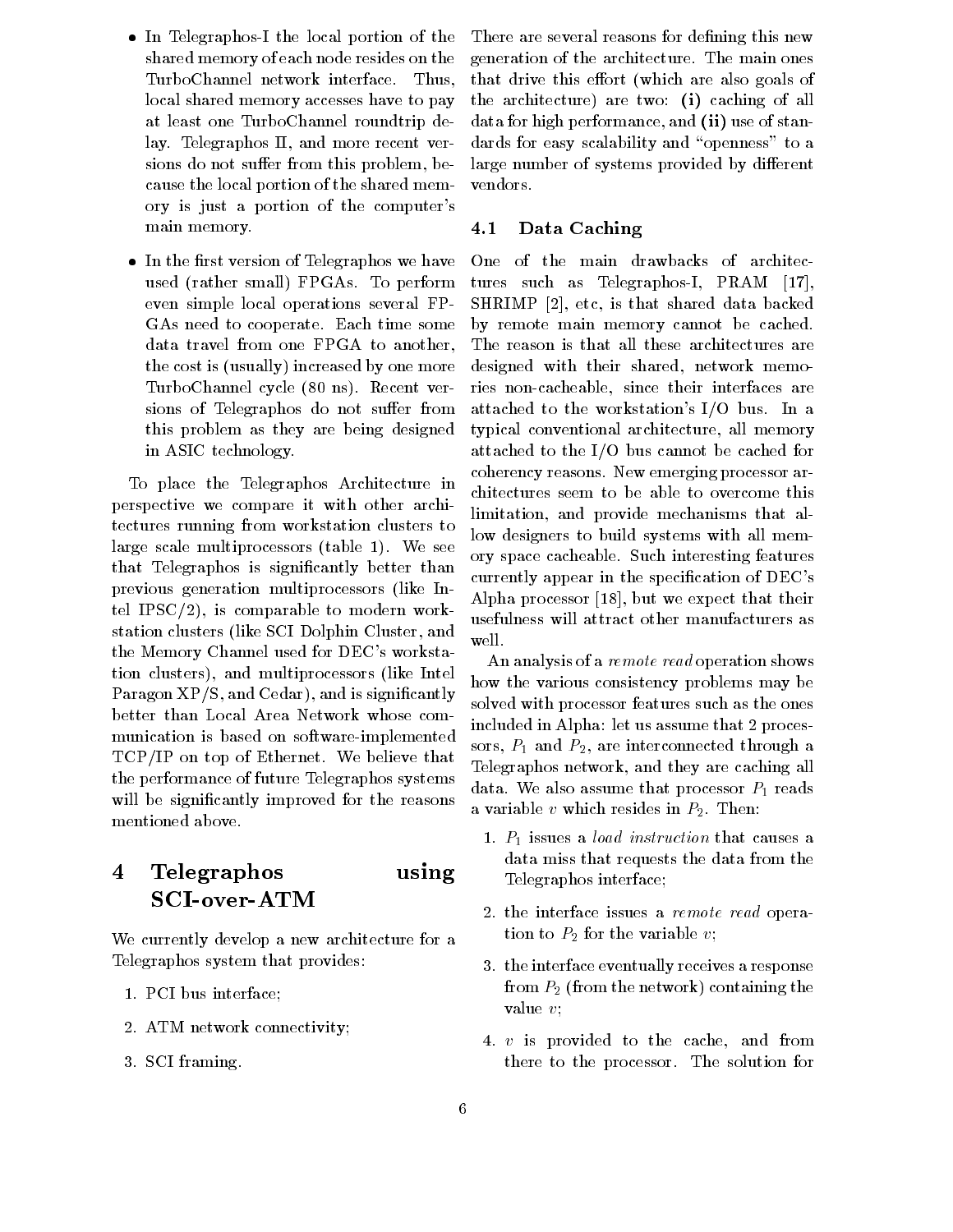| System name                          | Link Latency $(\mu sec)$ | Throughput (Mbps) | Source             |
|--------------------------------------|--------------------------|-------------------|--------------------|
| SCI Dolphin Workstation Cluster      | $4$ (one way)            |                   | $\lceil 19 \rceil$ |
| Memory Channel                       | $< 5$ (one way)          |                   | $\lceil 5 \rceil$  |
| Intel $IPSC/2$                       | 350                      | 39                | $\left[ 21\right]$ |
| Local Area Net (Ethernet - $TCP/IP)$ | 800                      |                   | $\left[ 21\right]$ |
| Intel Paragon $XP/S$                 | 15                       | 1600              | $\left[ 21\right]$ |
| Cedar                                | 1.1                      | 190               | $\left[ 21\right]$ |
| Telegraphos I                        | 7.2 (roundtrip)          | 103               |                    |

Table 1: Comparative performance of Telegraphos-I and related architectures.

caching in this case is coming from the Alpha architecture, considering that the interface is attached to the  $I/O$  bus: the processor allows cacheable data over the IO bus Furthermore the ability of the processor to implement a consistency protocol, enforces consistency between all data in the cache and the Telegraphos interface. Since current implementations of Alpha-based workstations seem to not provide all this functionality, as an alternative we consider provision of 2 bus interfaces on the card: one for the outgoing data through the  $I/O$  bus, and one  $4.2$ for the memory bus of the used worksta tion. In this case, all incoming data can be cached, since they are read through the memory bus, but special consideration has to be paid to the fact that the shared data may be stale, if the system's cache is writeback.

Regarding processor  $P_2$ , the data validity issues are resolved as follows

- if is in Ps cached the value of the valid the valid the valid term of the valid term of the valid term of the the data read by  $P_1$  is guaranteed, if  $P_2$ has configured the memory portion where  $v$  resides as cacheable with write-through or write-back with update as the Alpha architecture in the first description of the control of the control of the control of the control of the control of the control of the control of the control of the control of the control of the control of the control of t the capability is not provided, then data must be consistent before the remote read is served; this can be implemented through memory barriers (MB instructions on Alpha-
- if is only in Ps main memory then dependent of the second contract of the second contract of the second contract of  $\Delta$

### is valid

Thus, several alternatives exist for building an interface for Telegraphos on the  $I/O$  bus enabling caching as well

As the features described above are not in cluded in currently available systems, data caching of remotely read data can be imple mented only through attachment of the Tele graphos interface on the memory bus (in addition to the IO bus-incomediate data income and the IO busarrives to the processor through that bus

## Use of Standards

The available Telegraphos prototype system is not an "open" design, since neither the interface nor the network use standardized, or widely used interfaces. It is important though to design interfaces and networks that can in terconnect heterogeneous systems provided by a wide range of different vendors. So, the new version of the Telegraphos architecture is directed towards the use of standards. The main parameters that need to be considered in  $\text{such an environment are: the minimum packet}$ size and, the bandwidth/latency requirements. These are the main parameters, since the  $I/O$ bus choice is clearly made by the vendors pro viding the workstations. All these considerations led us to the choice of the following stan  $_{\mathrm{dards:}}$ 

- 1. ATM network technology;
- 2. SCI packet framing:
- 3. PCI bus interface.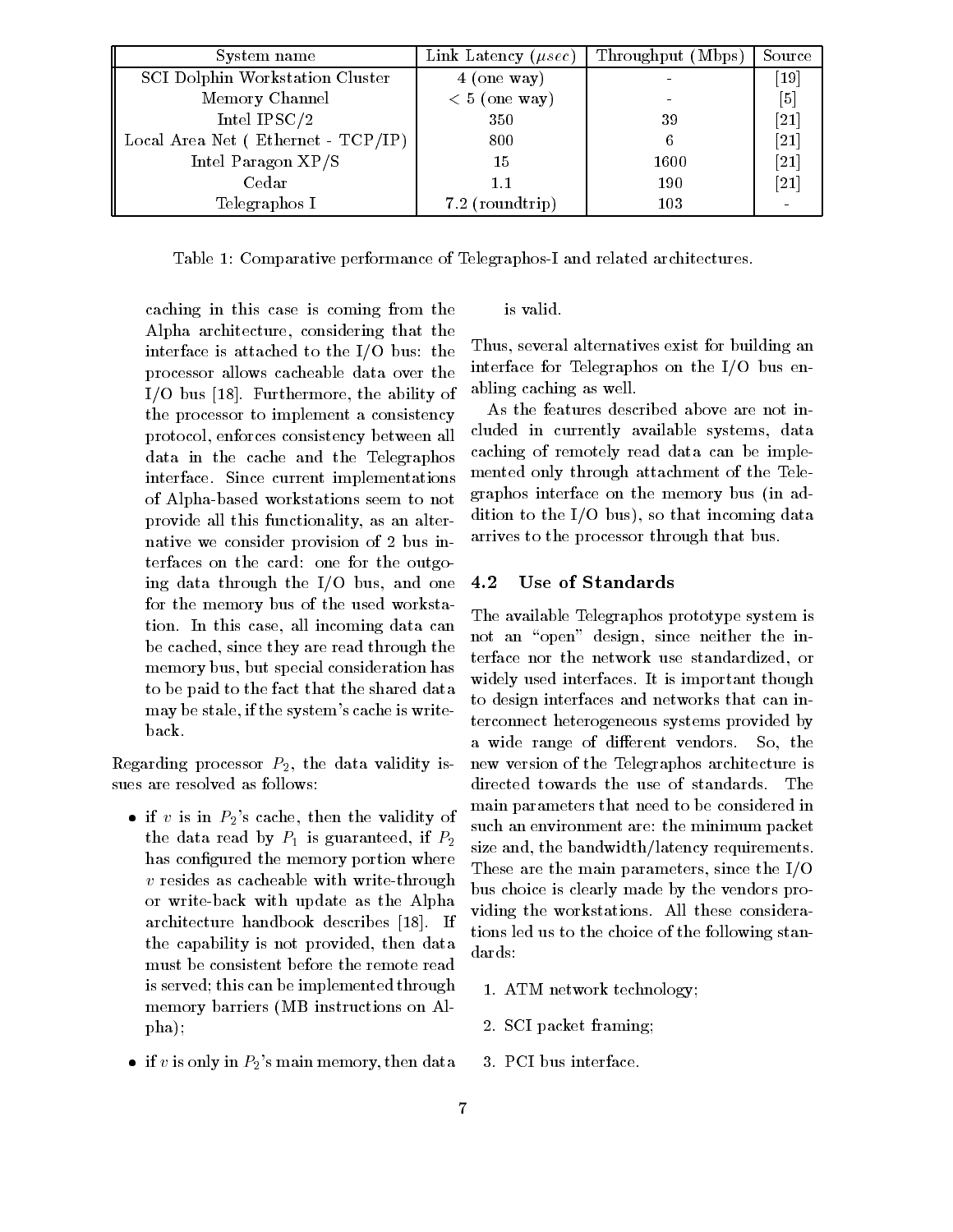ATM is an emerging network transport tech nology that provides high bandwidth, low latency and interoperability with other ATM sys tems. The choice of ATM is an important one in our architecture for 2 reasons:

- It ts the requirements of the new genera tion Telegraphos which is expected to have 5 larger packet size. Such longer packet size fits well with the characteristics of ATM, which has a cell size of 53 bytes with 48 bytes of useful data in the ATM Adapta tion Layer AAL- which we intend to use
- $\mathbf{A}$  is a technology that seems to be widespread in the near future in both LAN and WAN environments

The remote memory operations implemented by Telegraphos require a reliable network that does not drop packets, and delivers packets in order. Fortunately, recent ATM switches provide ow control and guarantee in order packet delivery

SCI is also a standard allowing scalability and ability to interconnect other SCI systems from different vendors. As coherence is an option in SCI and not a concern of the Tele graphos architecture, our interface will only provide SCI framing without using (or supporting- the SCI coherence options To implement SCI-over-ATM, a number of ATM virtual circuits will be reserved to carry remote mem ory requests framed in an SCI format. When the host workstation issues a remote memory read or write operation, the Telegraphos interface will use one of the special ATM VCs to send this request to the appropriate host The Telegraphos interface on the destination host will receive the ATM cell over the spe cial VC number, and treat it as a shared memory operation It will assemble the SCI packet from possibly several ATM cells, and execute the read or write operation requested. As long as the ATM network provides in order guar anteed delivery of packets, the shared memory operations will work without a problem

Finally, PCI seems to be the choice of upcoming high performance workstations and PCs. Its ability to reach  $1 \; Gbps$  throughput

 $\mathbf{y}$  as a substantial as well as  $\mathbf{y}$  is the position of  $\mathbf{y}$  as a substantial as  $\mathbf{y}$ low latency and the fact that it is a standard are attractive features that will allow develop ment of high speed, "open" systems that can accommodate several vendors' interface cards.

# Related Work

The design of efficient shared-memory systems has been the focus of several groups in the last decade. Building efficient shared-memory multiprocessor systems is crucial for applications that need high performance. Several sharedmemory multiprocessors have been built, from smallscale busbased multiprocessors to largescale distributed memory machines 

Although networks of workstations may have and a computer computing power comparable components of the comparable components of the comparable components to that of a supercomputer (while costing signicantly less-controller less-controller less-controller less-controller less-controller less-controller lesssupport high-performance computing, because communication on a network of workstations has traditionally been very expensive, making it prohibitively expensive for an application to use more then a few workstations

There have been several projects to provide efficient communication primitives in networks of workstations via a combination of hardware and software Progress (Pr) and the program (PP) for  $\mathcal{M}$ Galactica Net Hamlyn DECs Memory Channel and SHRIMP provide ecient message passing on networks of workstations based on memory-mapped interfaces. Their shared-memory support, though, is limited because they do not provide individual single re mote memory accesses; thus a processor that wants to access a few words out of a page is forced to replicate the whole page locally, and then access its data moreover as long as the page is replicated, it has to be kept coherent. SHRIMP and PRAM provide efficient methods of keeping copies of pages coherent but do not provide user applications the ability to access a remote page without keeping a local copy of this page as well. Thus, the total amount of shared memory a processor may see at any time is limited by the amount of its local mem ory. In Telegraphos, instead, the amount of shared memory that a processor may see at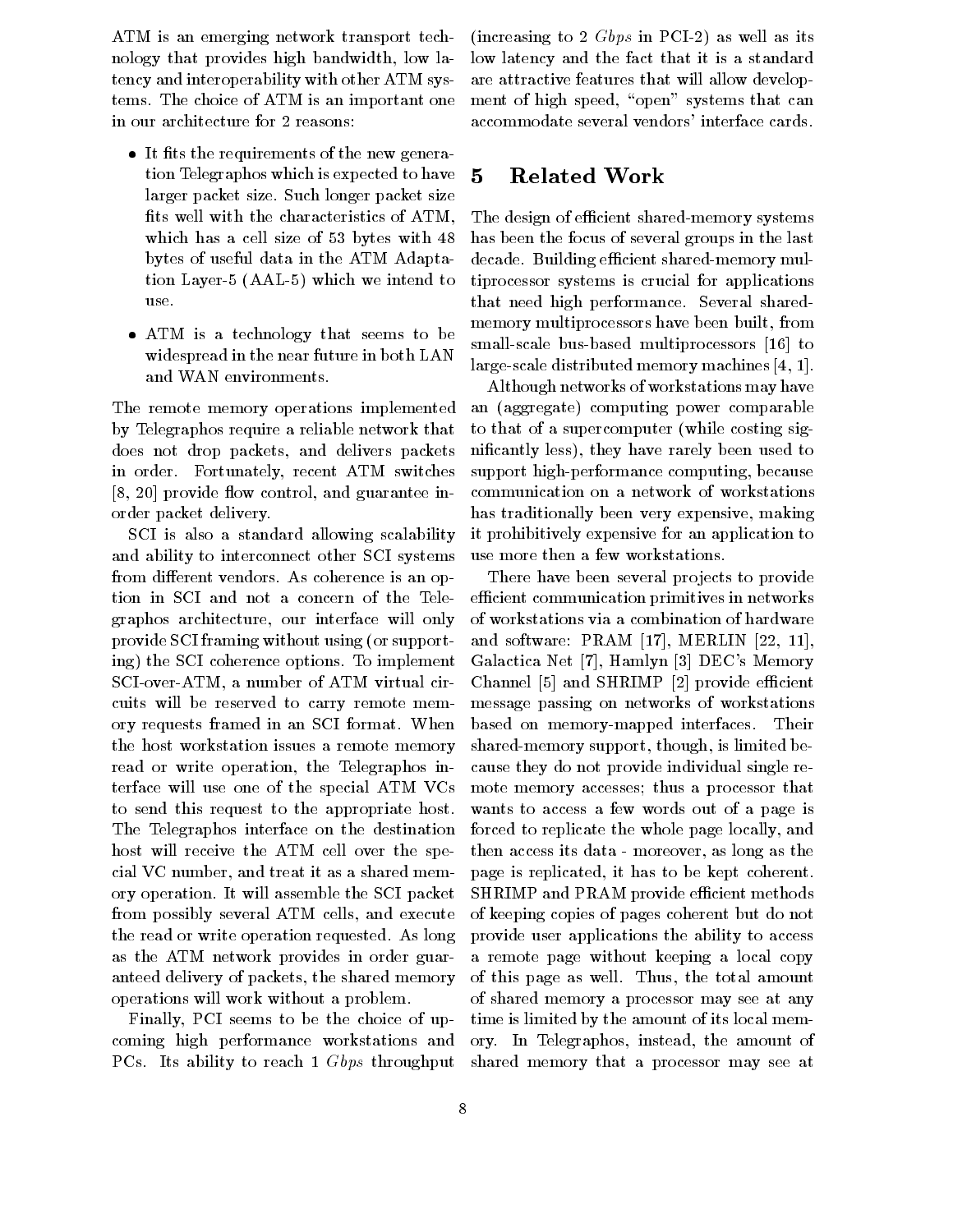any time is the total amount of shared mem ory in the system. Besides that, Telegraphos provides several sophisticated shared-memory primitives like remote atomic operations, and non blocking fetch operations.

# 6 Summary

In this paper we describe Telegraphos, a distributed system suitable for efficiently supporting both message-passing and shared-memory applications on top of high-speed networks. Telegraphos has a memorymapped network interface that avoids almost all software im posed communication overhead. It uses the page mapping and protection mechanism ex isting in almost all virtual memory systems to implement protection in message passing Telegraphos also implements a fast remote write hardware primitive that enables one pro cessor to send a message to another proces sor by simply writing directly into the receiver processor's memory. No software is involved in passing the message, apart from the initialization phase that makes sure that the sender is allowed to send messages to the receiver. The receiver gets the message by simply reading its local memory. Besides being efficient, Telegraphos is also affordable, because it can be connected into an existing workstation envi ronment, and upgrade it into a loosely-coupled multiprocessor

We believe that Telegraphos demonstrates that it is feasible to build inexpensive shared memory systems based on existing worksta tions The main idea is to provide hardware support for the necessary shared-memory operations while leaving complicated coherence de cisions to software and to users that are willing to pay the cost of coherence if they are going to benefit from it.

# Acknowledgments

Part of this work was developed in the ES PRIT/HPCN project "SHIPS", and will be used for the OMI project "Arches", funded by the European Union We deeply appreciate

this financial support, without which this work would have not existed

We would like to thank P. Vatsolaki, D. Gustavson, G. Dramitinos, and C. Papachristos for useful comments in earlier drafts of this pa per

# References

- [1] BBN Laboratories. Butterfly Parallel Processor Overview. Technical Report 6148, BBN Laboratories, Cambridge, MA, March 1986.
- M Blumrich K Li R Alpert C Dub nicki, E. Felten, and J. Sandberg. Virtual Memory Mapped Network Interface for the SHRIMP Multicomputer. In *Proceed*ings of the Twenty-First Int. Symposium on Computer Architecture, pages  $142-153$ . Chicago, IL, April 1994.
- $\begin{bmatrix} 3 \end{bmatrix}$  G.  $\blacksquare$  buzzarda buz $\blacksquare$ D. Jacobson, S. Marovich, and J. Wilkes. Hamlyn: a high-performance network interface, with sender-based memory management. In Proceedings of the Hot Interconnects III, August 1995.
- $[4]$  T. H. Dunigan. Kendall Square Multiprocessor: Early Experiences and Performance. Technical Report ORNL/TM-12065, Oak Ridge National Laboratory, May 1992.
- R Gillet Memory Channel In Proceed ings of the Hot Interconnects III, August 1995.
- Hakan Graham Graham Stenstrom English and Personal Company Company Company Company Company Company Company Company Company Company Company Company Company Company Company Company Company Company Company Company Company Com cient Strategies for Software-Only Directory Protocols in Shared Memory Multi processors In Proceedings of the Twenty Second ISCA, Santa Margherita Ligure, Italy, June 1995.
- [7] Andrew Andrew Wilson Jr Richard Wilson Jr Richard Monday P. LaRowe Jr., and Marc J. Teller. Hardware Assist for Distributed Shared Mem ory. In PROC of the Thirteenth International Conference on Distributed Comput